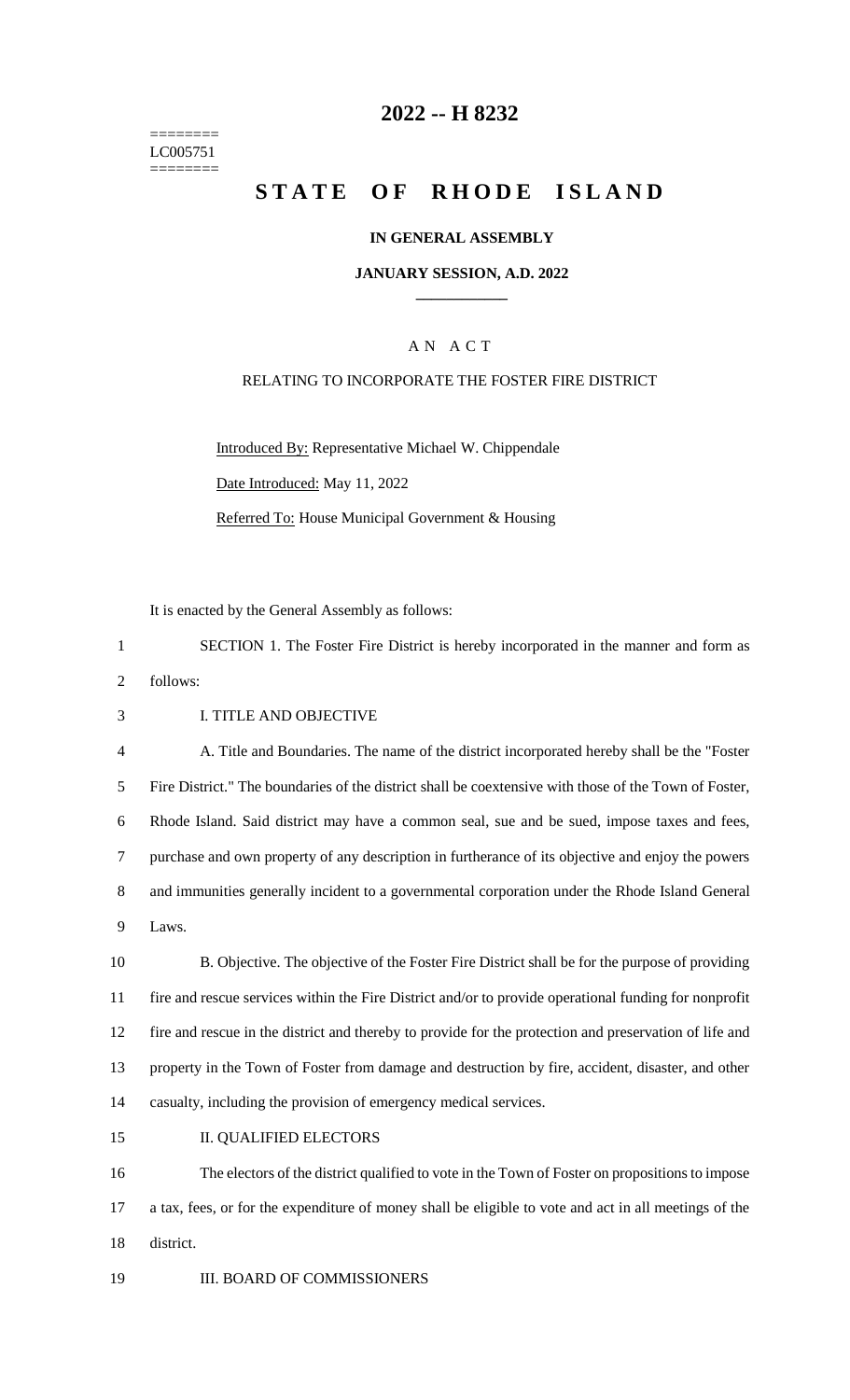A. Membership. The Board of Commissioners shall consist of seven (7) qualified electors in the Town of Foster selected as follows:

 1. One person appointed by the respective boards of each of the four (4) active volunteer fire and rescue companies in Foster; to wit, South Foster Volunteer Fire Company; Moosup Valley Volunteer Fire Company; Foster Center Fire Company; and Foster Ambulance Corps (each, hereinafter, a "public safety organization" as may be used throughout this Act).

 2. Three (3) persons who are not active members of Foster public safety organizations elected at the annual meeting of the district; provided; however, that the Town Council of the Town of Foster shall initially fill these three (3) positions by appointment as follows: one for a term to expire at the district annual meeting in 2023, one for a term to expire at the district annual meeting in 2024 and one for a term to expire at the district annual meeting in 2025. At the district annual meeting in 2023 and thereafter, the voters of the District shall elect one person to serve as Commissioner for a term of three (3) years. Any qualified elector who wishes to run for Commissioner shall present a petition in support of his or her candidacy containing the signatures of twenty-five (25) qualified electors to the clerk of the District not less than thirty (30) days before the annual meeting.

**B. Term and Original Appointment.** 

18 1. The term of the elected members of the Board of Commissioners shall be three (3) years. 2. The term of the members of the Board of Commissioners appointed by the public service corporations shall be two (2) years; provided however that the initial term of the commissioners appointed by South Foster Volunteer Fire Company and the Moosup Valley Volunteer Fire Company shall be one year. Each Commissioner shall serve until his or her replacement is elected or appointed and qualified.

 C. Officers of the Board. At the Board meeting following each annual meeting, the Board shall elect a chair and vice-chair from among its membership for a term of one year. The chair and, in his or her absence, the vice-chair, shall preside at all meetings of the Board and shall conduct all meetings in accordance with Robert's Rules of Order (latest version). The Board of Commissioners shall appoint all committees and members thereto.

 D. Quorum. A quorum shall be a majority of the members of the Board of Commissioners; provided, however, that in the absence of a quorum, the members present may vote to continue the meeting to a specified date and time.

 E. Duties of the Board of Commissioners. The Board of Commissioners shall generally supervise the operations of the district to accomplish the objectives specified above. Without limiting the generality of the foregoing: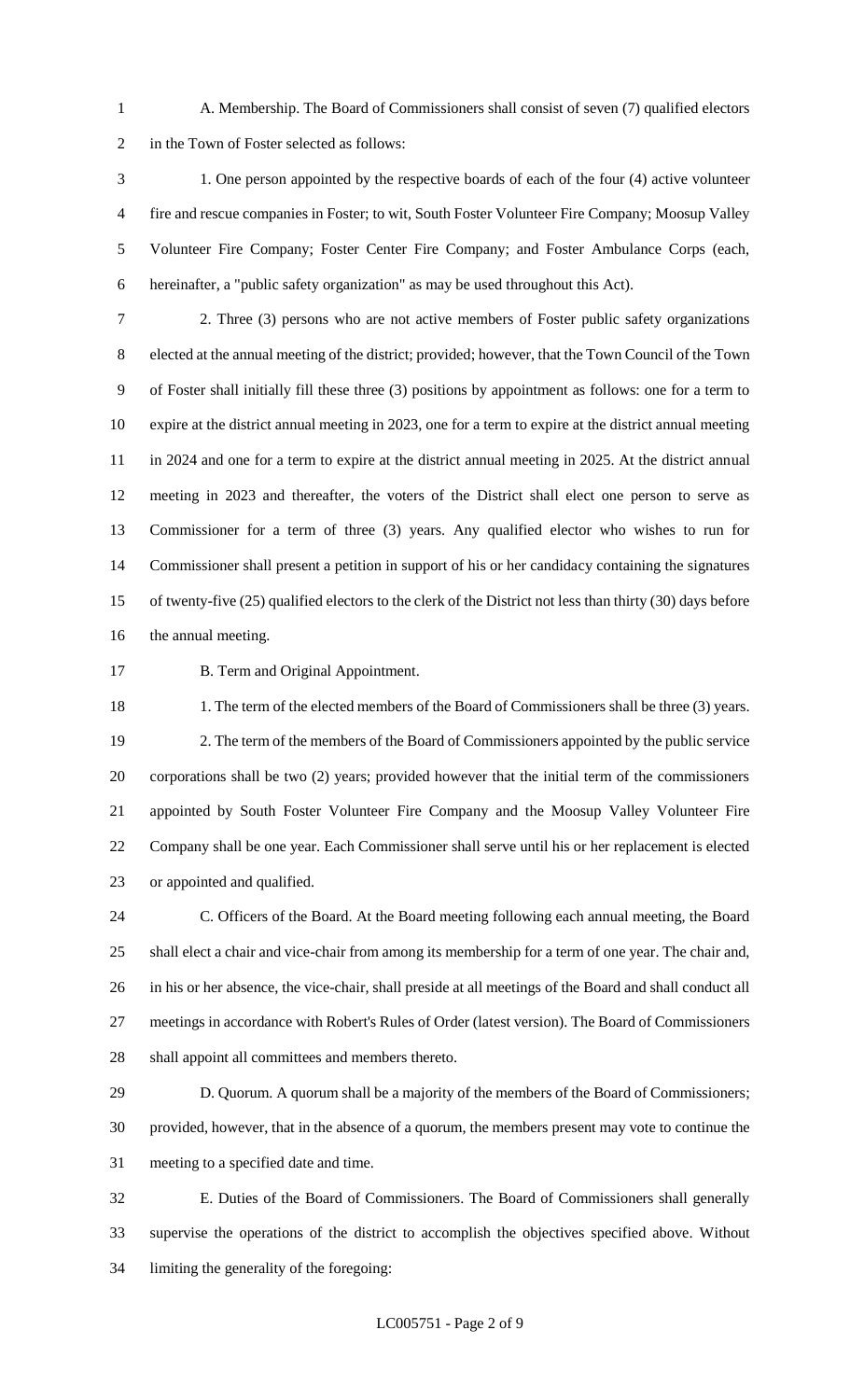- 1. The Board of Commissioners shall meet on a regular basis to consider all matters related
- to the district.
- 2. The Board of Commissioners shall, thirty (30) days prior to the annual meeting, present to the clerk of the District: (a) a written report on the state of affairs of the district; and (b) a proposed budget for the coming fiscal year, both of which shall be presented to the voters at the annual meeting.

 3. Whenever a vacancy in the Board shall occur, the chair shall advise the entity that appointed such Commissioner of the vacancy and the entity shall appoint a qualified voter of the district to serve as Commissioner for the unexpired term. If an elected member of the Board shall resign or be otherwise unable to serve, the Board may appoint a Commissioner to serve until the next annual meeting at which time a Commissioner shall be elected to fill the unexpired term, if any.

 4. The Board of Commissioners shall have the authority to provide fire, rescue and dispatch services directly in the district; to hire, manage and discipline employees; to enter into employment contracts and/or collective bargaining agreements; purchase vehicles and equipment; take and do all and such other ordinary and necessary activities and actions required for the Fire District to directly provide fire and rescue services to the Fire District; enter into contracts and leases for the purchase and sale of equipment and services necessary to provide proper operations of the district; to sue and be sued in the courts of this state and to retain legal counsel, accountants, consultants, or any other provider of professional services, deemed necessary to be in the best interest of the district.

 5. The district shall indemnify any Commissioner or officer for damages, judgments, settlements, costs, and expenses incurred with any action, suit or appeal therefrom, arising out of an alleged or actual breach of duty, neglect, error, misstatement or omission, or any other matter claimed against said person solely by reason of their being a Commissioner or officer of the district. 6. In order to effectuate the purposes stated herein, the Board of Commissioners may hire 27 and appoint the tax collector and/or the tax board of review in place in the Town of Foster or, at its discretion: (a) Hire a separate tax collector; and/or (b) Establish a separate tax board of review for

 7. The Board of Commissioners shall have the authority to provide fire protection and emergency medical services for the District.

the district, which duties shall be outlined in the bylaws of said district.

IV. OFFICERS

 The following shall be the officers of the district and shall be appointed by the Board of Commissioners annually at the first meeting following each annual meeting of the district: clerk,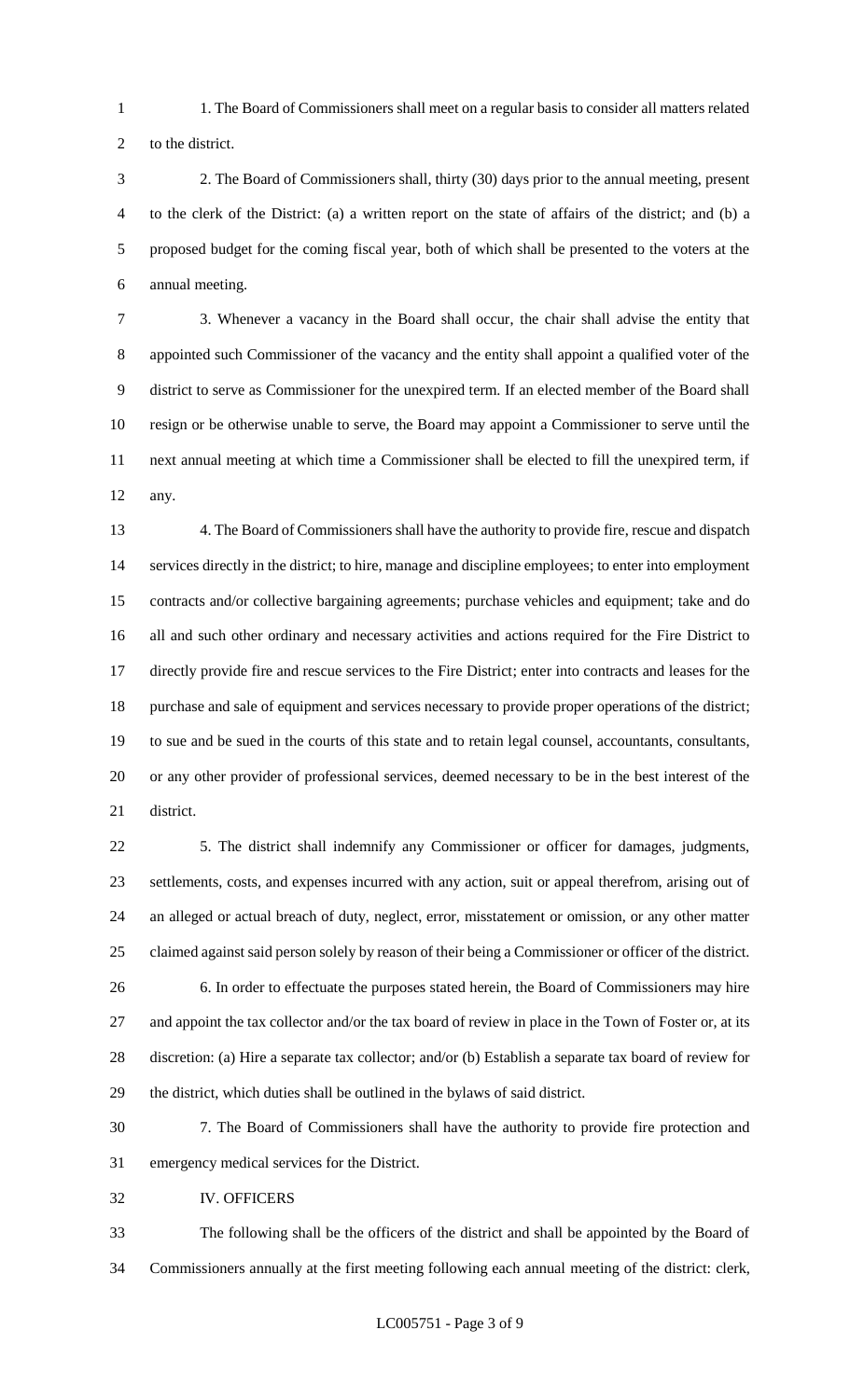treasurer, tax collector and moderator. The officers may but need not be members of the Board of Commissioners. Officers who are not members of the board shall not be entitled to vote at board meetings.

 A. Clerk. The clerk shall take minutes of all meetings and shall be held responsible for the maintenance of same. The clerk shall give notice of every annual meeting, special meeting or adjourned meeting and shall advertise the call of such meetings as provided herein. The clerk shall have such additional powers and exercise such additional duties as the bylaws or the Board shall designate.

 B. Treasurer. The treasurer, before discharging his or her duties, shall give bond to the Foster Fire District, in such sum as the Board of Commissioners may determine, which will provide for the faithful discharge of the duties of office. Said bond shall be deposited with the clerk. The treasurer shall pay out and expend only those funds that are authorized to be expended by vote of the qualified voters of the Foster Fire District, in any meeting. The treasurer shall make a statement annually of all accounts in writing and show the sums received and paid during the previous fiscal year. The treasurer shall have the authority to hire such persons, subject to the limitations as hereinafter set forth, to carry on the affairs of the Foster Fire District and shall also have the authority to invest any surplus funds in any interest bearing accounts as provided by law. The treasurer shall have such additional powers and exercise such additional duties as the bylaws or the board shall designate. The Board may appoint or designate a qualified elector as assistant treasurer, said person not to be a member of the Board, who in the absence or disability of the treasurer shall have the authority to sign checks and assume the other duties of the treasurer. Said person shall provide bond in an amount to be determined by the board.

 C. Tax Collector. The tax collector for the district shall, for the purposes of collecting taxes, have the same powers, duties and authorities as are now by law conferred upon collectors of taxes for municipalities of this state. The tax collector shall pay over to the treasurer on the first business 26 day of each month the total taxes collected during the previous month, or at more frequent intervals, at the option of the tax collector or the Board. The tax collector shall determine and assess all real and personal property, located within the boundaries of the Foster Fire District, on December 31 of each year, in the same amount as assessed by the Town of Foster. The tax collector shall not assess any property exempt in whole or in part or knowingly omitted from taxation by the Town of Foster. The date of collection shall be August 15 following said assessment or such other date as shall be determined at the annual meeting. Provided, however, in the event the tax roll of the Town of Foster is not certified by June 15 of any year, the tax collector, on approval of the Board, shall have the authority to change the date of collection to a date not more than sixty (60) days from the date of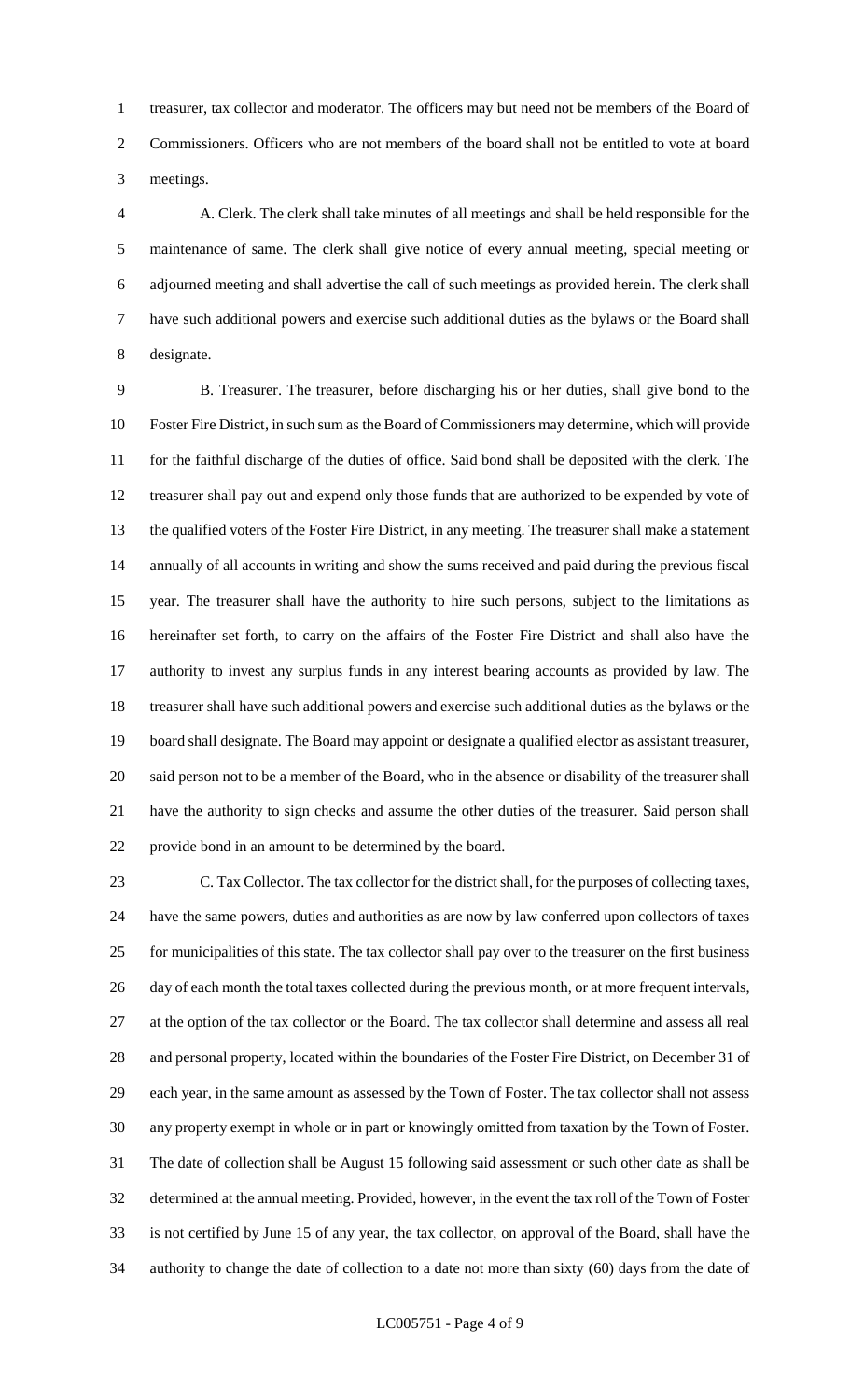said certificate of the tax roll by the Town of Foster. The tax collector shall, after receipt of the list of assessments from the Town of Foster, produce a tax bill based on the tax rate approved by the qualified voters of the Foster Fire District and further shall maintain records of all tax collections and delinquent charges and provide annual written reports thereof.

 D. Moderator. The moderator shall preside at all annual and special meetings of the district in accordance with the authority granted to the town moderator by state law and the Charter of the Town of Foster.

 E. Removal. Officers shall serve at the pleasure of the Board and may be removed, with or without cause, by majority vote of the full Board.

V. BYLAWS

 The qualified electors of the district may, upon recommendation of the board, enact all bylaws, by them adjudged necessary and expedient for carrying out the provisions of this act (hereinafter "act" or "charter'') into effect; provided that, the same be not in violation or repugnant to this charter or the laws of this state.

VI. TAXABLE PROPERTY

 The term "taxable property of the district" shall mean and intend to include all real, tangible and personal property located within the boundaries of the district, excluding motor vehicles and property exempt in whole or in part or knowingly omitted from taxation by the Town of Foster.

#### VII. ANNUAL AND SPECIAL MEETINGS

 A. Annual Meetings. There shall be an annual meeting of the district every year for the purpose of receiving the reports of the Board, approving the budget, ordering taxes and providing for assessing, levying and collecting the same, enacting bylaws and transacting such other business or adopting such measures, consistent with the provisions of this act, which the voters at said meeting shall deem beneficial to the district. The annual meeting shall be held on the second Wednesday of April in each year, at such time and location within or without the district, as the Board of Commissioners shall determine. The date of the annual meeting and requirements of the call of said meeting may be modified in the district bylaws.

 B. Special Meetings. The district shall have a special meeting, upon written application signed by twenty-five (25) or more qualified electors or at the direction of the board. Written application for a special meeting and the notice thereof shall specify the business to be transacted at such meeting. Special meetings shall be called within fourteen (14) days from the date of delivery of said request to the clerk of the District, at such location and time as the Board of Commissioners shall determine and the business to be addressed shall be limited to that provided in the notice of meeting.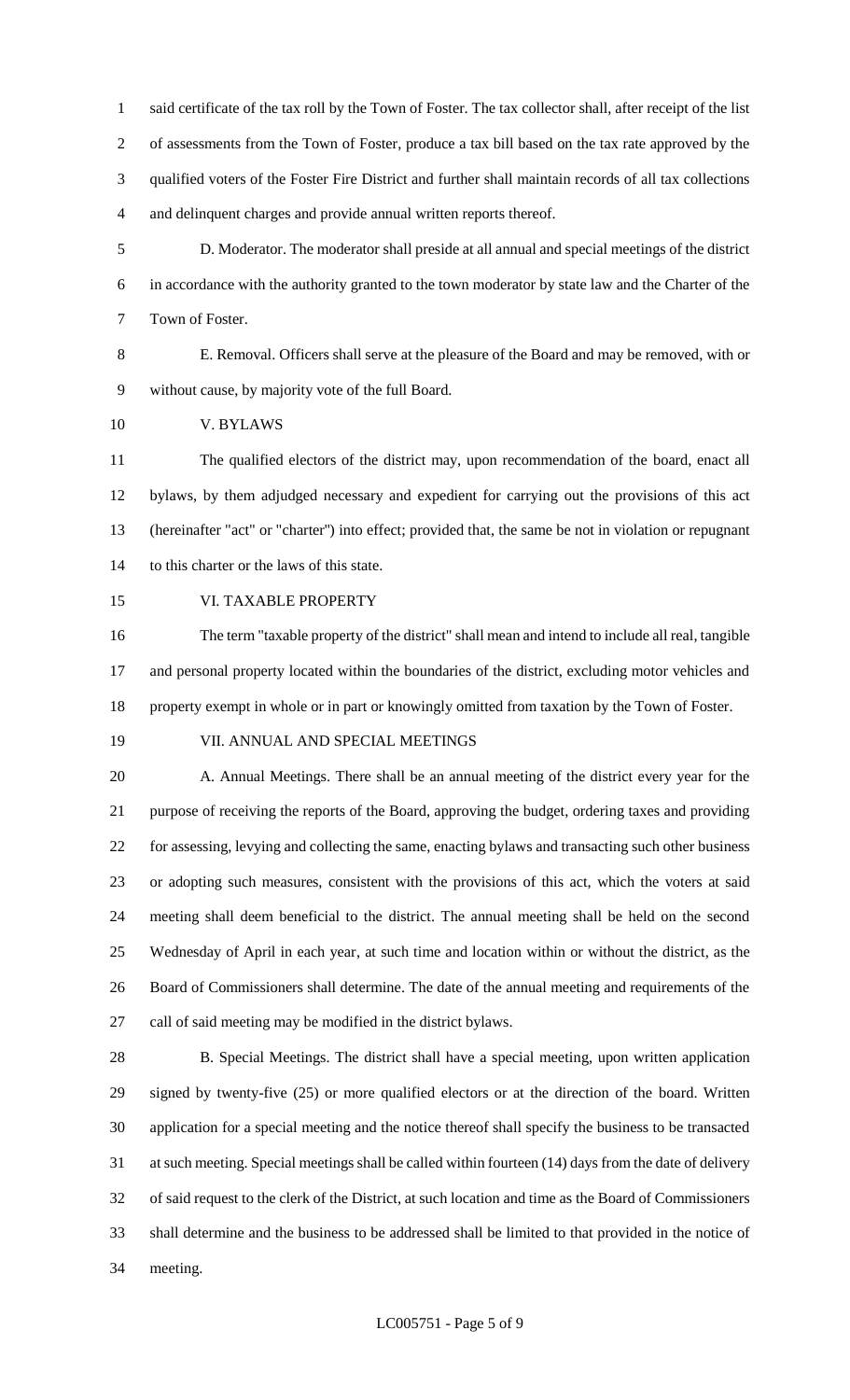- C. Quorum. A quorum at the annual or any special meeting of the district shall be twenty- five (25) qualified electors. In the event that a quorum is not present at the time the meeting is scheduled to open, the moderator is authorized to continue the meeting to such time and date, as in the discretion of the Board, shall best serve the interests of the district.
- D. Notice of Meetings. Unless otherwise specified in the district bylaws, notice of annual and special meetings shall follow the requirements of state law for notice of financial town meetings.

 E. Powers of the District Voters. In addition to the general powers specified above, the voters shall have the following powers, exercisable at annual and special meetings:

 The power to order such taxes, fees, and provide for the assessing, levying and collecting of same on the taxable inhabitants and property in said district as they shall deem necessary to provide proper operating funding for the district and all fire, rescue and dispatch services in the district and such taxes, so ordered, shall be assessed by the tax collector of said district on the taxable inhabitants and property therein, according to the last valuation made by the assessor of the Town of Foster as provided herein. The taxes assessed and payable in any one year under the provisions of this section, shall not exceed five dollars (\$5.00) on each one thousand dollars (\$1,000) of said valuation; provided further, however, the minimum charge for any district tax bill rendered shall be not less than twenty dollars (\$20.00). The voters may provide such deduction from the tax assessed against any person, if paid by an appointed time or for such penalty by way of percentage on the tax if not paid at an appointed time, not exceeding the maximum rate allowed by law upon said unpaid tax.

 F. Budget Cap. (1) The district shall endeavor to limit its annual budget request to an amount which exceeds its appropriation for the prior fiscal year by no more than the maximum levy, in compliance with the provisions of Rhode Island general laws § 44-5-2.

 (2) In the event that the district's budget request exceeds the respective prior year's appropriation by more than the maximum levy allowed within the provisions of Rhode Island general laws § 44-5-2, such request shall be voted on at the annual financial meeting and shall require a two-thirds (2/3) vote of the electors present for approval. Prior to any such vote, the moderator shall advise the electors, by how much in percent and in dollars the request exceeds the maximum levy, within the provisions of Rhode Island general laws § 44-5-2.

 (3) In the event that an appropriation resolution which exceeds the prior year's appropriation by more than the maximum levy within the provisions of Rhode Island General Law § 44-5-2 is not approved by a two-thirds (2/3) vote, the moderator shall entertain substitute resolutions from the floor and, following discussion, shall put any such resolution to a vote, until a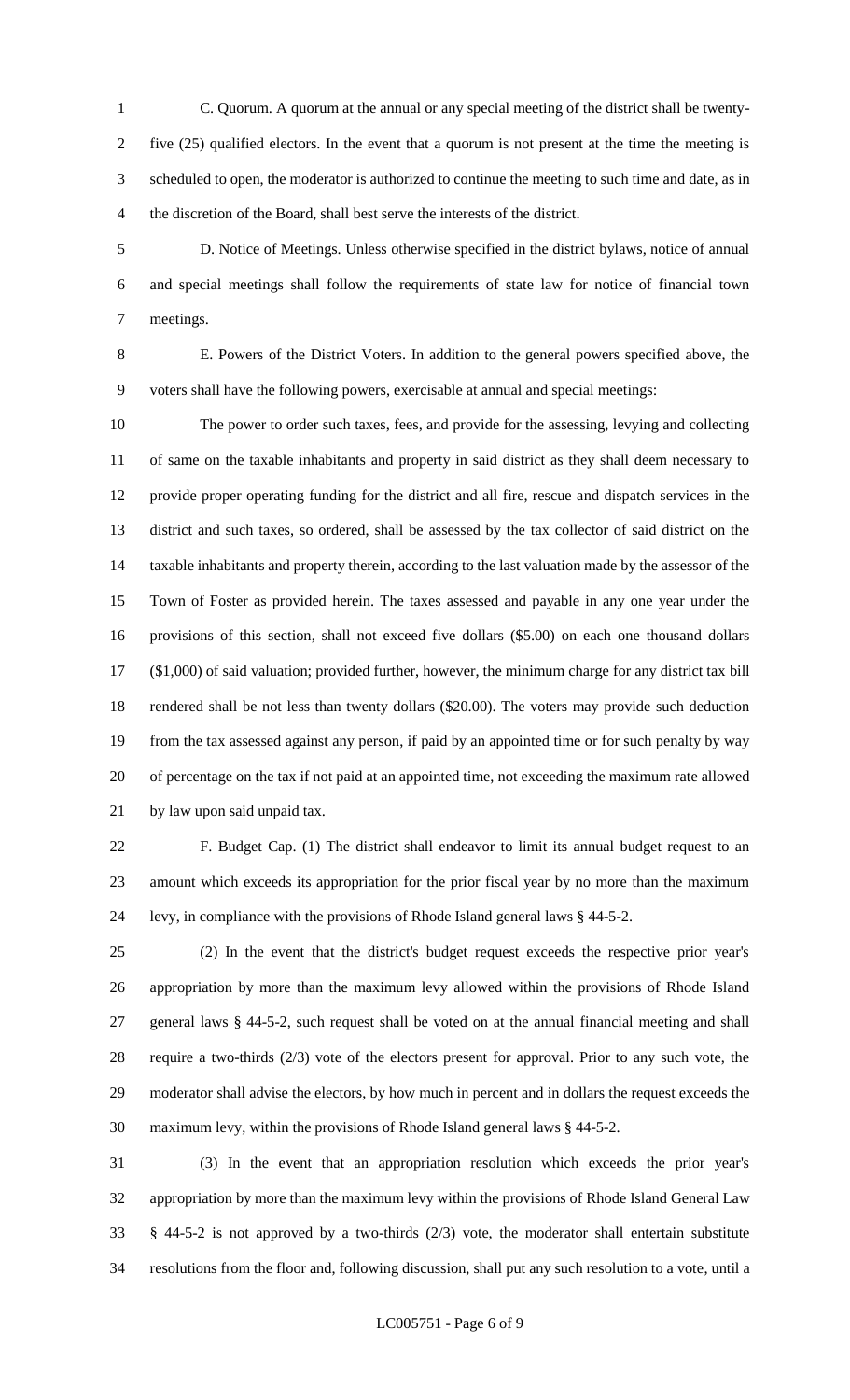substitute resolution, receives the votes necessary for adoption by majority or a two-thirds (2/3)

vote, as may be required.

- (4) After all such resolutions which exceed the prior year's appropriation by more the maximum levy within the provisions of Rhode Island general laws § 44-5-2 have been decided, the moderator shall put the entire fire district budget to a vote of the electors present at the annual meeting. The fire district budget shall require a majority vote for approval.
- 

#### VIII. DEBTS, BONDS, DEBENTURES AND REPAYMENT

 A. The Foster Fire District is hereby authorized to incur total debt not to exceed one percent (1%) of the total assessed valuation of all taxable property within the boundaries of the Foster Fire District as of the assessment last made.

11 B. The Foster Fire District is hereby authorized to issue serial bonds or debentures, under its corporate seal and name. Said bonds or debentures shall be in denominations and shall bear interest and be upon such terms and conditions and shall be issued and sold by the Foster Fire District, in such manner and at such time as the qualified electors of the Foster Fire District, by majority vote of those present and voting, may decide at any annual meeting, special meeting or adjourned meeting, or in lieu thereof, the qualified electors, by majority vote of those present and voting, may authorize the board and treasurer to supervise the issuance of said bonds and debentures.

 C. The chair or vice-chair of the Board and the treasurer shall sign all bonds or debentures on behalf of the Foster Fire District.

 D. The qualified voters at each annual meeting shall appropriate sufficient funds to meet the obligations of principal and interest incurred by the issuance of any such bonds or debentures.

23 IX. FIRE DISTRICT ACT

 In the event that the Board or twenty-five (25) qualified electors shall, by written petition request that this Fire District act be revised or amended, then and in that event, the Board shall appoint a committee to study such proposed amendments or revisions. Said committee shall report its findings to the Board, which shall present any proposed amendments or revisions to the electors at a general or town-wide special election. Any amendment or revision to this Fire District act shall be contained in the warrant for the election, at which it is to be voted upon. Upon approval of any amendment or revision by the qualified voters of the district, the same shall be referred to the Rhode Island general assembly for enactment at its first available session.

X. FISCAL YEAR AND INTERIM FUNDING

 The fiscal year of the district shall be from July 1 through June 30. The Town of Foster shall provide interim funding to the fire and rescue companies, until the district taxes are assessed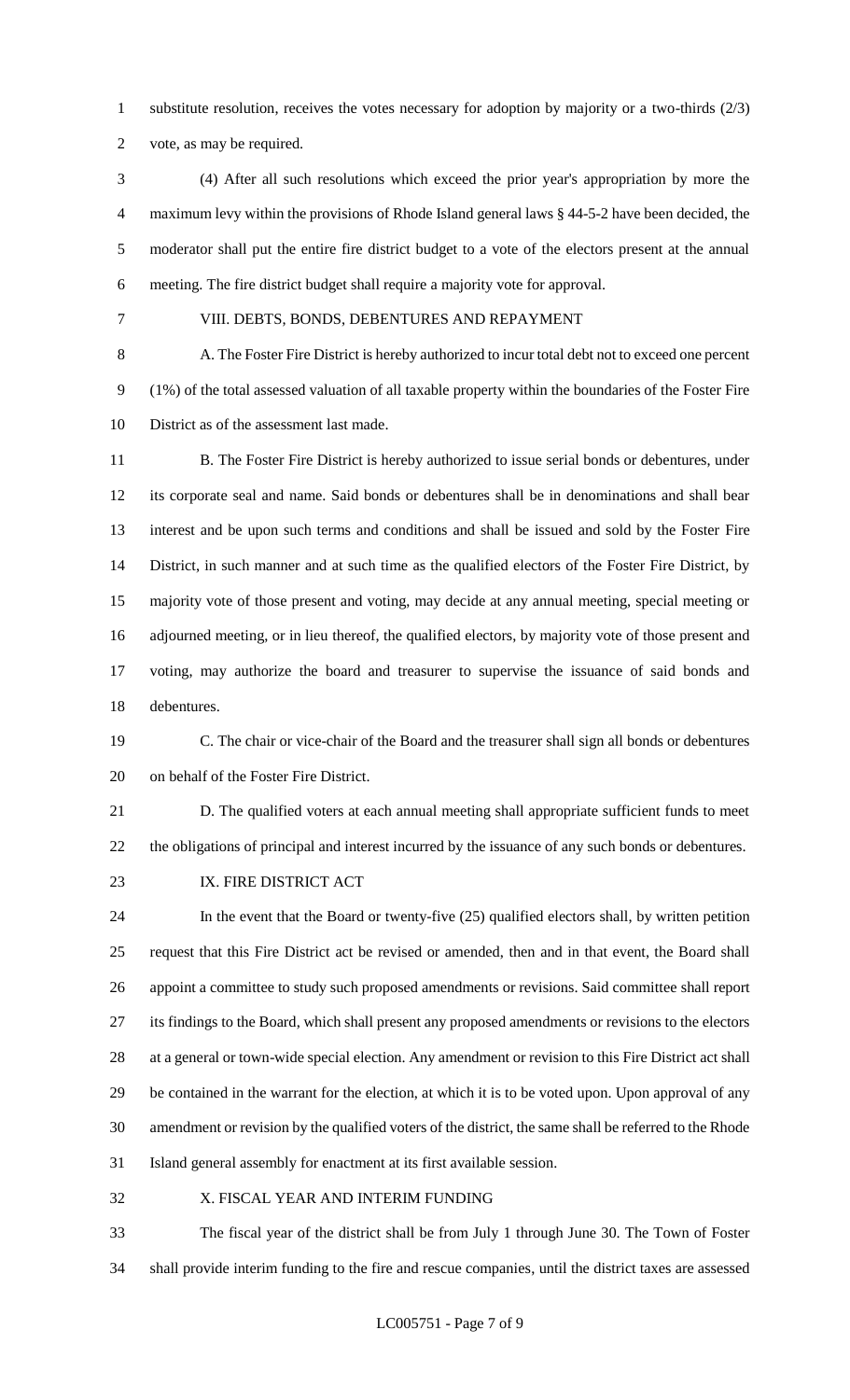and collected.

 SECTION 2. Tax Assessment - The taxes assessed and payable for the Foster Fire District in any one year, shall not exceed five dollars (\$5.00) per each one thousand dollars (\$1,000) of real property valuation; provided further, however, that the minimum charge for any Foster Fire District tax bill rendered shall not be less than twenty dollars (\$20.00).

 SECTION 3. The question of approval of this act shall be submitted to the electors within the Town of Foster at the Rhode Island statewide general election to be held on the eighth day of November, 2022 and shall be presented in substantially the following manner; "Shall the act passed during the 2022 legislative session which will create the Foster Fire District and grant separate taxing authority to said District be approved?" The warning for the election shall contain the question to be submitted. From until the time the election is warned and the time it is held, it shall be the duty of the town clerk to keep a copy of the act available at his/her office for public inspection, but the validity of the election shall not be affected by this requirement or by the requirements of § 17-5-5 and § 17-5-6.

 SECTION 4. Section 3 shall take effect upon passage of the act. The remainder of this act shall take effect upon the approval of this act by a majority of the qualified electors within the Town of Foster at the Rhode Island statewide general election to be held on the eighth day of November 2022.

======== LC005751 ========